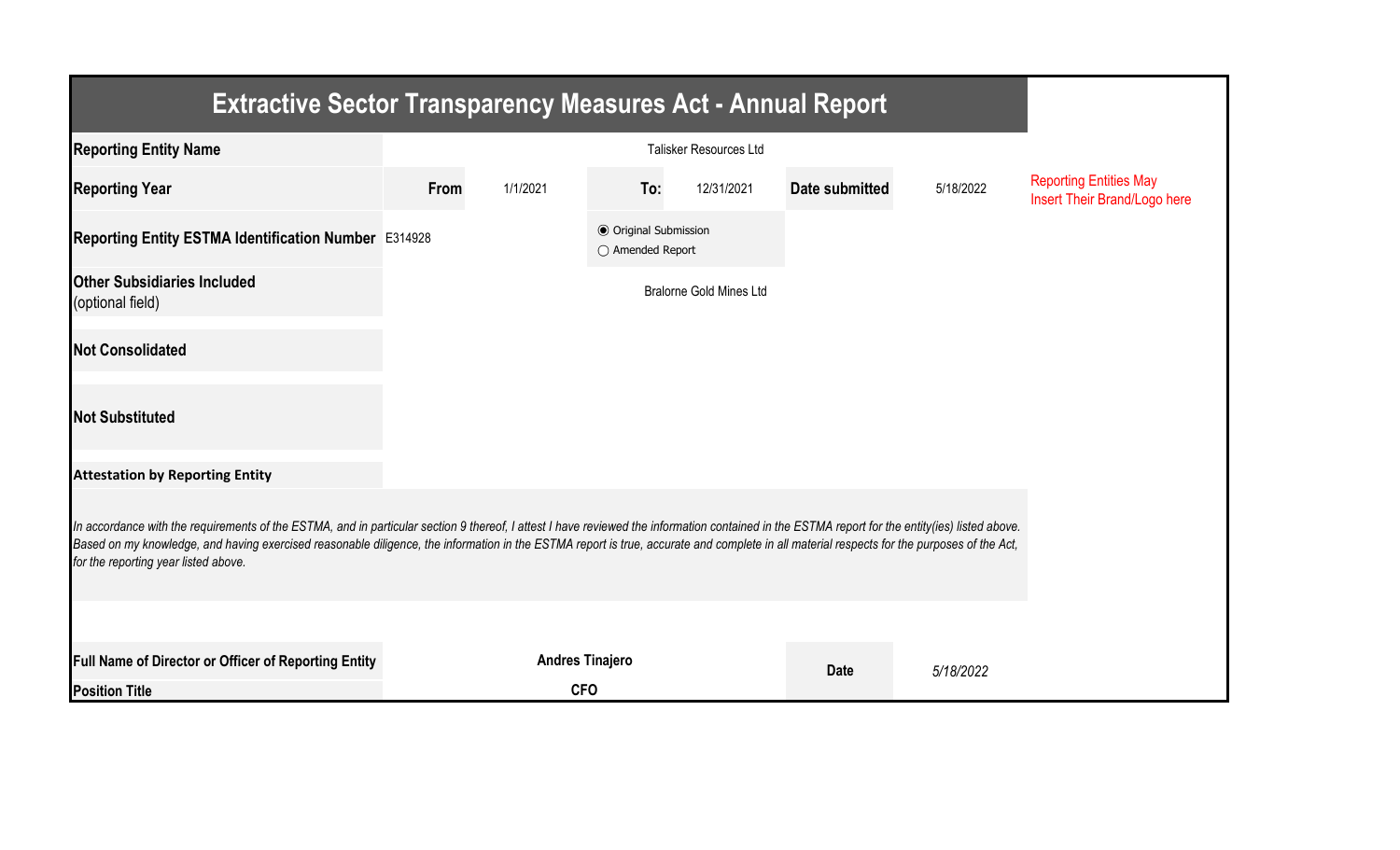| Extractive Sector Transparency Measures Act - Annual Report                                                                                                                      |                                                                                                           |                                                                                 |       |           |      |                                |                |                  |                                               |                               |                     |  |
|----------------------------------------------------------------------------------------------------------------------------------------------------------------------------------|-----------------------------------------------------------------------------------------------------------|---------------------------------------------------------------------------------|-------|-----------|------|--------------------------------|----------------|------------------|-----------------------------------------------|-------------------------------|---------------------|--|
| <b>Reporting Year</b><br><b>Reporting Entity Name</b><br><b>Reporting Entity ESTMA</b><br><b>Identification Number</b><br><b>Subsidiary Reporting Entities (if</b><br>necessary) | To:<br>From:<br>1/1/2021<br>12/31/2021<br>Currency of the Report CAD<br>Talisker Resources Ltd<br>E314928 |                                                                                 |       |           |      |                                |                |                  |                                               |                               |                     |  |
| <b>Payments by Payee</b>                                                                                                                                                         |                                                                                                           |                                                                                 |       |           |      |                                |                |                  |                                               |                               |                     |  |
| Country                                                                                                                                                                          | Payee Name <sup>1</sup>                                                                                   | Departments, Agency, etc<br>within Payee that Received<br>Payments <sup>2</sup> | Taxes | Royalties | Fees | <b>Production Entitlements</b> | <b>Bonuses</b> | <b>Dividends</b> | Infrastructure<br><b>Improvement Payments</b> | Total Amount paid to<br>Payee | Notes <sup>34</sup> |  |
|                                                                                                                                                                                  |                                                                                                           |                                                                                 |       |           |      |                                |                |                  |                                               |                               | <b>NIL</b>          |  |
|                                                                                                                                                                                  |                                                                                                           |                                                                                 |       |           |      |                                |                |                  |                                               |                               |                     |  |
|                                                                                                                                                                                  |                                                                                                           |                                                                                 |       |           |      |                                |                |                  |                                               |                               |                     |  |
|                                                                                                                                                                                  |                                                                                                           |                                                                                 |       |           |      |                                |                |                  |                                               |                               |                     |  |
|                                                                                                                                                                                  |                                                                                                           |                                                                                 |       |           |      |                                |                |                  |                                               |                               |                     |  |
|                                                                                                                                                                                  |                                                                                                           |                                                                                 |       |           |      |                                |                |                  |                                               |                               |                     |  |
|                                                                                                                                                                                  |                                                                                                           |                                                                                 |       |           |      |                                |                |                  |                                               |                               |                     |  |
|                                                                                                                                                                                  |                                                                                                           |                                                                                 |       |           |      |                                |                |                  |                                               |                               |                     |  |
|                                                                                                                                                                                  |                                                                                                           |                                                                                 |       |           |      |                                |                |                  |                                               |                               |                     |  |
|                                                                                                                                                                                  |                                                                                                           |                                                                                 |       |           |      |                                |                |                  |                                               |                               |                     |  |
|                                                                                                                                                                                  |                                                                                                           |                                                                                 |       |           |      |                                |                |                  |                                               |                               |                     |  |
|                                                                                                                                                                                  |                                                                                                           |                                                                                 |       |           |      |                                |                |                  |                                               |                               |                     |  |
|                                                                                                                                                                                  |                                                                                                           |                                                                                 |       |           |      |                                |                |                  |                                               |                               |                     |  |
|                                                                                                                                                                                  |                                                                                                           |                                                                                 |       |           |      |                                |                |                  |                                               |                               |                     |  |
|                                                                                                                                                                                  |                                                                                                           |                                                                                 |       |           |      |                                |                |                  |                                               |                               |                     |  |
| <b>Additional Notes:</b>                                                                                                                                                         |                                                                                                           |                                                                                 |       |           |      |                                |                |                  |                                               |                               |                     |  |